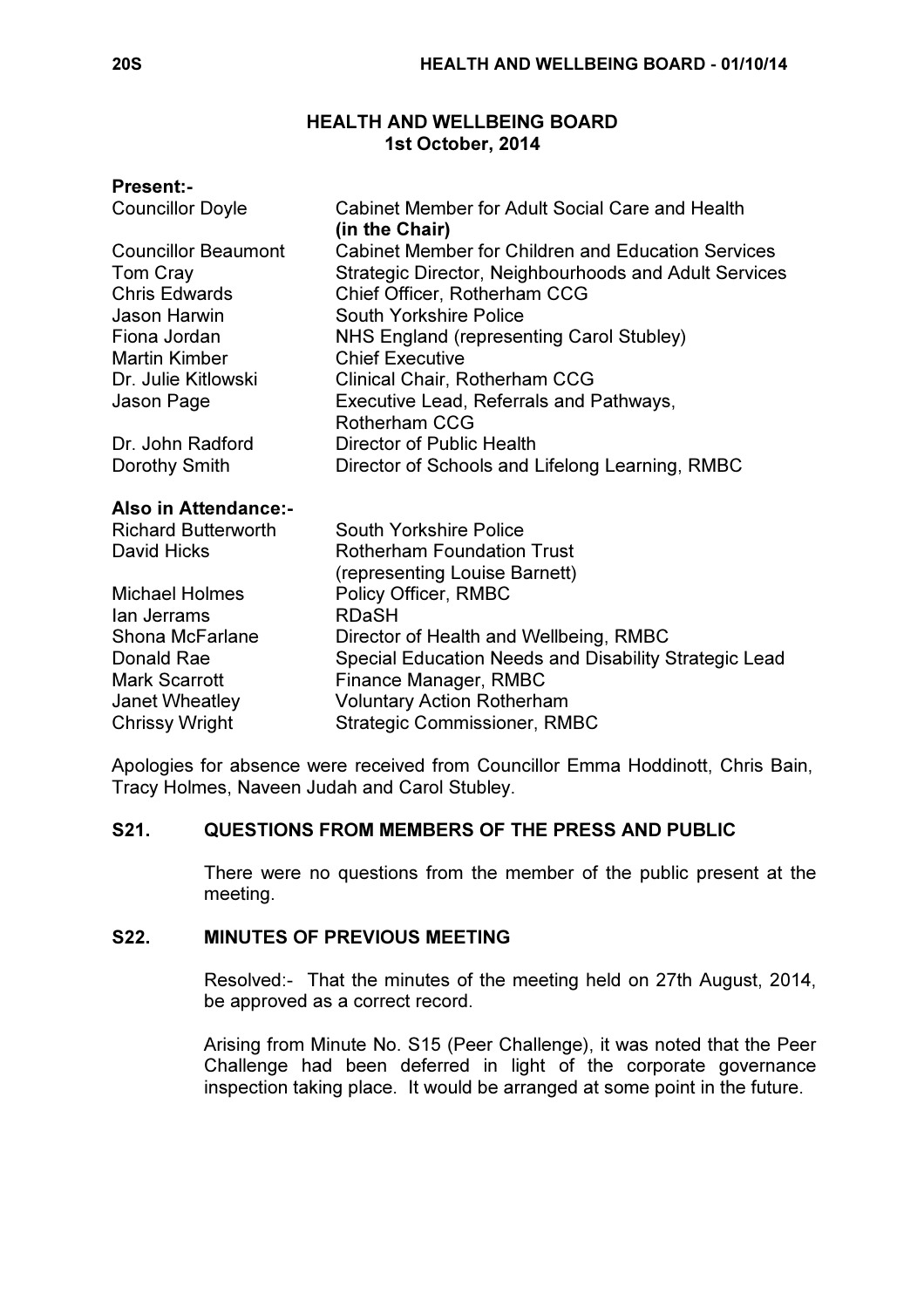#### S23. COMMUNICATIONS

#### Peer Challenge

See Minute No. 22 above.

### Pharmaceutical Needs Assessment (PNA)

Dr. John Radford, Director of Public Health, reported that a draft PNA had been produced in line with the statutory requirement for the Board to produce such a document before April, 2015.

A PNA was a tool required by NHS England to allow new pharmacies or changes in pharmacies across the Borough. It was a legal framework for pharmacies to enter the market place. This would be of particular importance in the town centre when the new emergency and urgent care centre at the Hospital opened and the maintenance of a pharmacy over that period.

The document would be circulated to Board Members as part of the 2 months consultation period with comments submitted to the Board. Once finalised and published there will be a process to update whenever required.

#### CAMHS Strategy

This item would now be discussed at the November Board meeting together with the Emotional Health and Wellbeing Strategy.

### Alex Jay Independent Inquiry

A special Board meeting was to be held on  $24<sup>th</sup>$  October at 1.00 p.m. to discuss the report.

### S24. BETTER CARE FUND

 Chris Edwards, CCG, reported that the Task Group had communicated via e-mail due to there being no significant changes to be made to the submission. A joint tele-conference had taken place with NHS England to provide external assurances.

No significant feedback had been received as yet but a report would be received as to whether NHSE's requirements had been met.

Resolved:- That the report be noted.

### S25. SOCIAL CARE SUPPORT GRANT 2014-15

 Shona McFarlane, Director of Health and Wellbeing, presented a report on the transfer to the Local Authority of the above Grant, details of the local allocations and the recommendations on how it could be spent for the 2014/15 financial year. NHS England would transfer £6.166M to the Council which included an increase of £1.351M from 2013/14.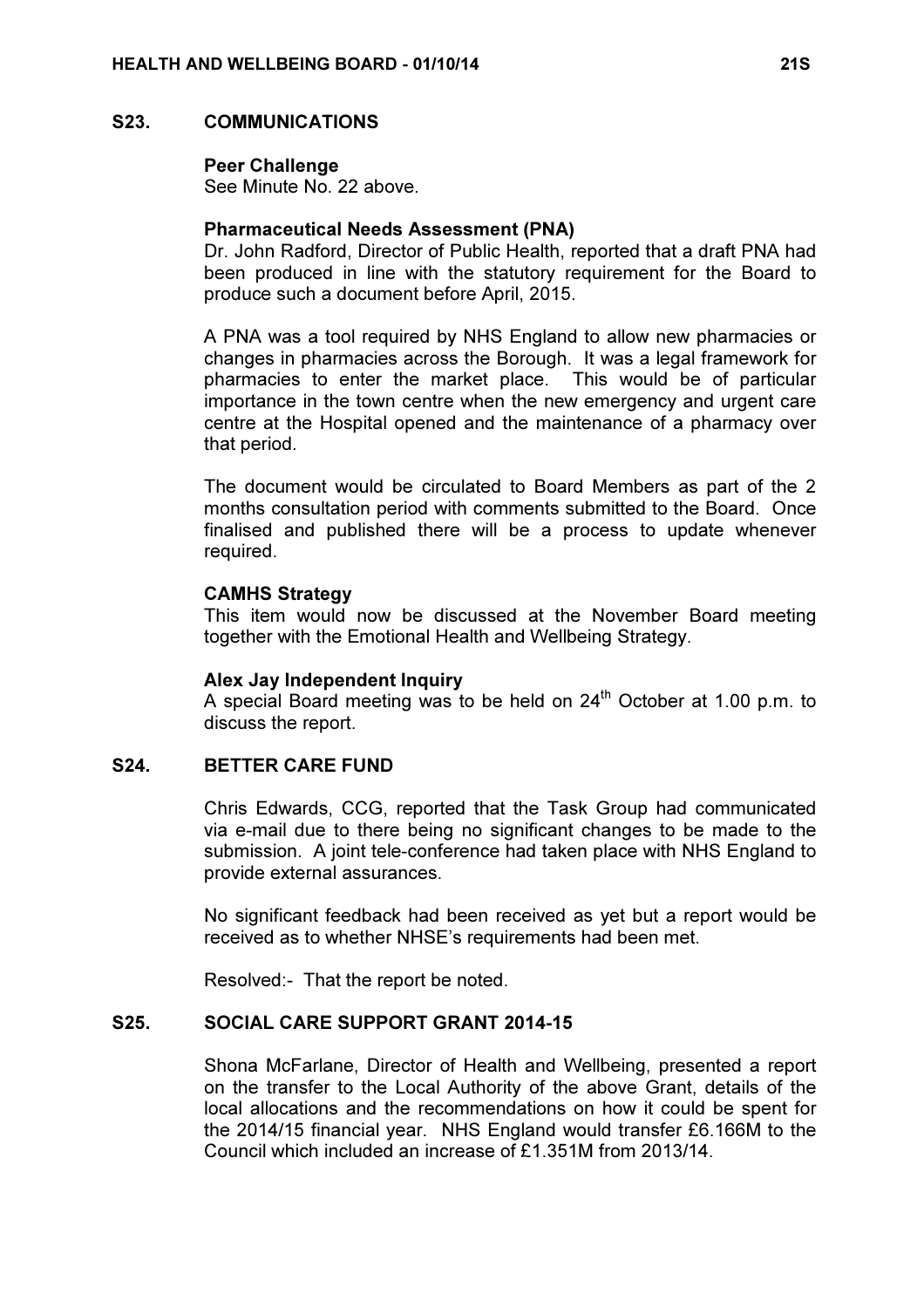Payment of the Social Care Support Grant was to be made via an Agreement under Section 256 of the 2006 NHS Act. The Agreement would be administered by the NHS England Area Team and would only pass over to local authorities once the Section 256 Agreement had been signed by both parties.

The Grant must be used to support Adult Social Care Services that delivered a health benefit. However, beyond that broad definition, NHS England wanted to provide flexibility for local areas to determine how the investment in Social Care Services was best used.

Guidance required NHS England to ensure that the local authority agreed with its local health partners on how the funding was best used. Health and Wellbeing Boards would be the forum for discussions between the Area Teams, CCGs and local authorities on how the funding should be spent. NHS England would make it a condition of the transfer that RMBC and RCCG had regard to the Joint Strategic Needs Assessment for their local population. It would also be a condition that RMBC demonstrated how the funding transfer would make a positive difference to Service users.

The Fund would be overseen by a robust joint governance framework which supported achievement of the following:-

- Reduction in emergency admissions
- − Reduction in delayed transfers of care from hospital
- − Proportion of older people still at home 91 days after hospital discharge into rehabilitation
- Number of re-admissions to hospital within 30 days of discharge

It was proposed that the Grant be used to support existing Services and Transformation Programmes where such services or programmes were of benefit to the wider health and care system:-

- Additional short term residential care places or respite and intermediate care
- Increased capacity for home care support, investment in equipment, adaptations and telecare
- Investment in crisis response teams and preventative services to avoid hospital admission
- Further investment in reablement services to help people regain their independence

The appendix to the report submitted set out the proposed spending programme.

Discussion ensued on the proposed spending programme with the following issues raised:-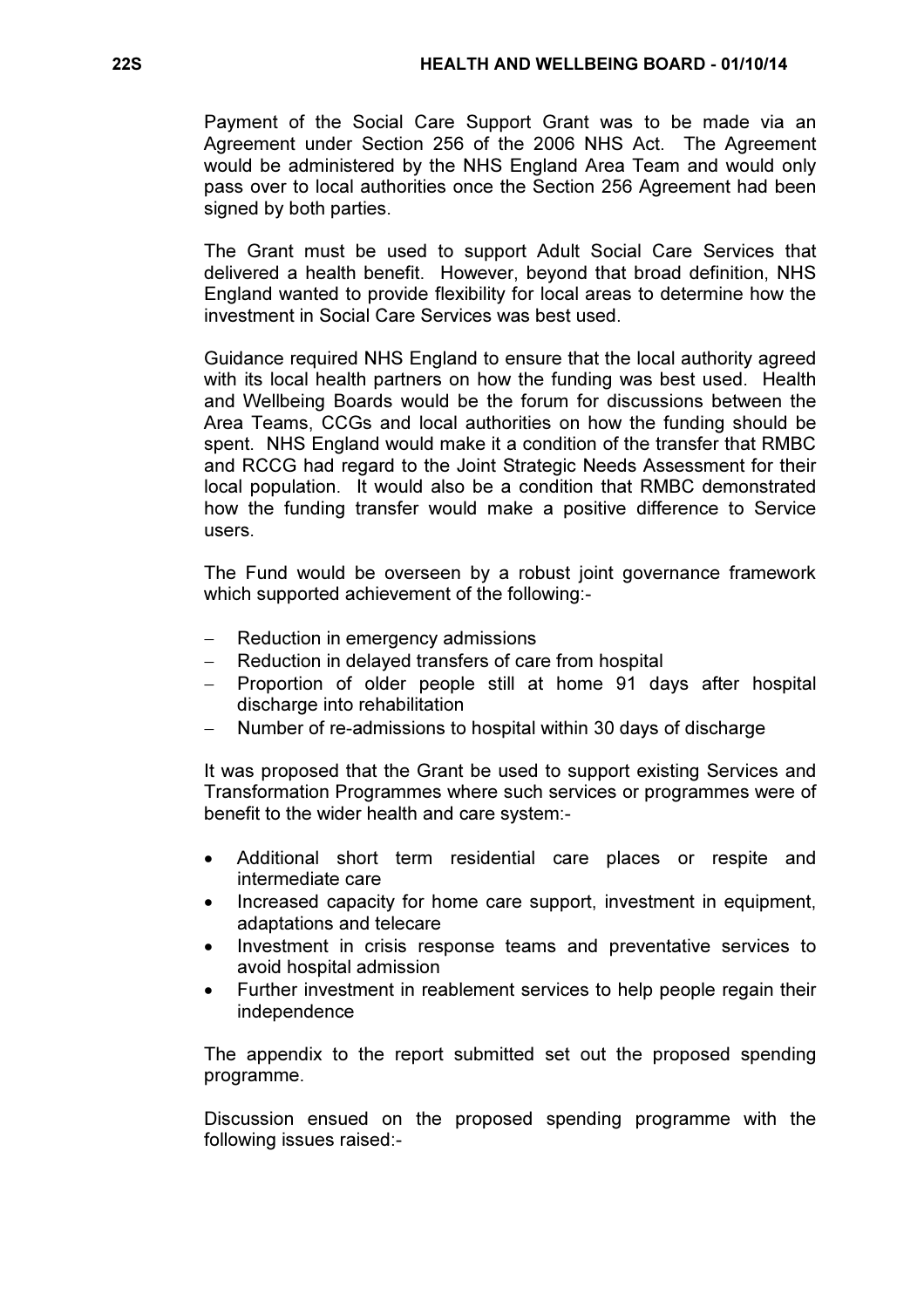- − Would consideration be given to the individuals entering the criminal justice system as part of the Mental Health Service?
- − Was there sufficient funding for the development of community based Dementia Care
- − RDaSH would be evaluating their triage project which had been running in conjunction with the Police

Resolved:- (1) That the programme of expenditure set out in the report be approved.

(2) That the development of a light-touch performance framework for the Grant be approved.

(3) That as part of the Board review, the processes and sub-groups be reviewed together with the appropriateness of the memberships.

## S26. PERFORMANCE MANAGEMENT FRAMEWORK

 Dr. John Radford, Director of Public Health, presented the current position on the reporting framework for 6 Priorities of the Health and Wellbeing Strategy drawing attention to:-

- − Reducing hospital admissions due to alcohol related illness activity had worsened. Although it reflected an increase in hospital admissions it was not an accurate figure. The CCG were carrying out work to understand the issues and had a pilot in place to reduce alcohol related hospital admissions
- Discussions were taking place with South Yorkshire Police regarding the number of FPN waivers which resulted in attendance at binge drinking courses – it was believed that the number was higher than reported
- The trend in terms of healthy life expectancy in Rotherham was improving. There were issues in relation to childhood obesity and very high levels of inactivity in Rotherham than elsewhere in the country

Discussion ensued with the following issue raised/clarified:-

• There was poor dental health in children of 2-5 years. Public Health England had been asked to submit a report setting out the trends. It again raised the issue of fluoridation and persuading parents to give their children water/milk rather than sugary drinks

Resolved:- (1) That the report be noted.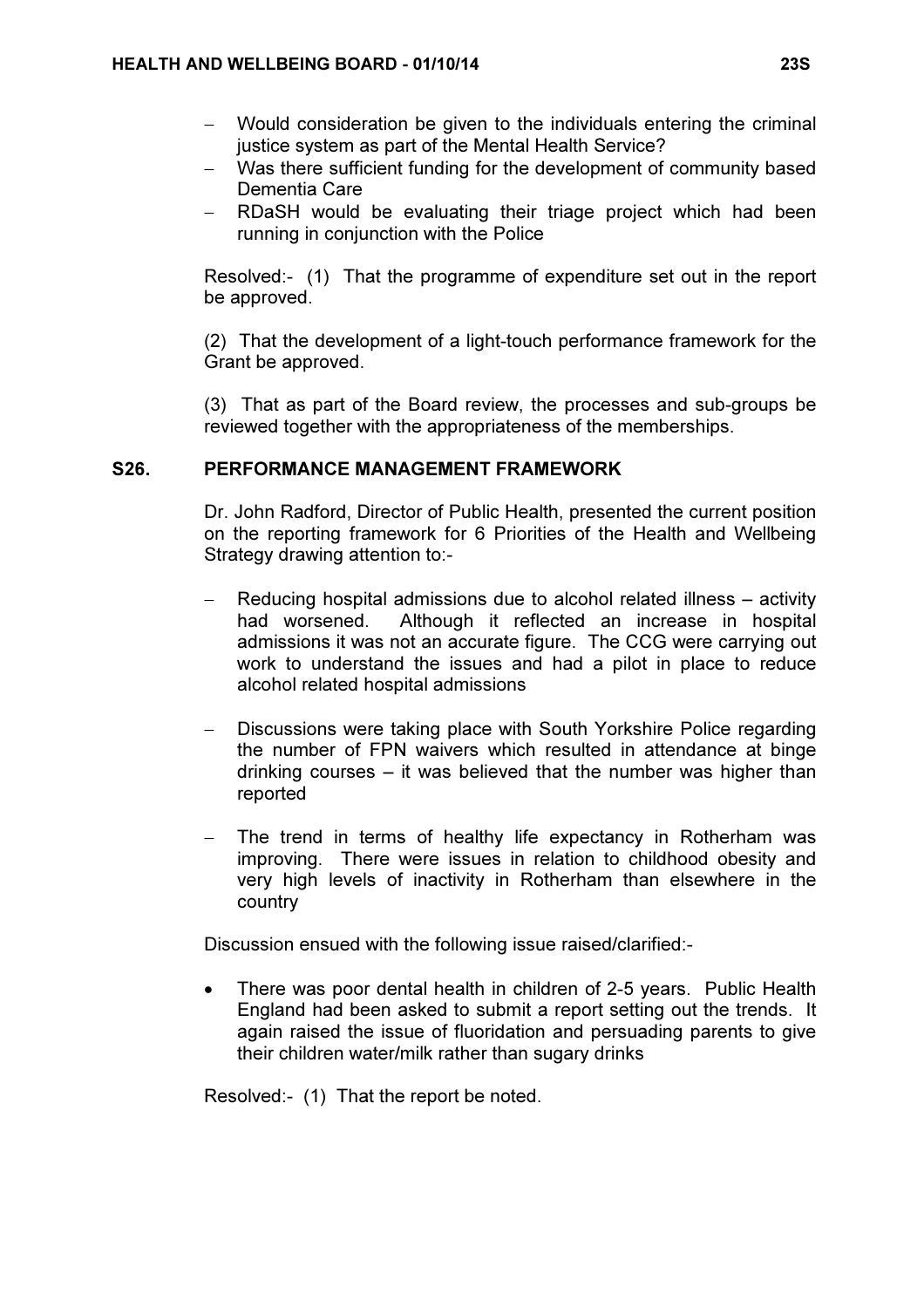(2) That a report be submitted to a future Board meeting in relation to the trends associated with Priority 2 particularly relating to reduced hospital admissions due to alcohol related illness, the number of FPN waivers and children's dental health.

(3) That future performance management reports highlight any indicators off target together with the reasons for such performance.

# S27. HEALTHWATCH ROTHERHAM

Further to Minute No. 88 of 26<sup>th</sup> March, 2014, Chrissy Wright, Strategic Commissioning Manager, reported that the contract for Healthwatch Rotherham had terminated with Parkwood Healthcare Ltd. on 31<sup>st</sup> August, 2014, and the contract commenced with the social enterprise Rotherham Healthwatch Ltd. on 1<sup>st</sup> September.

Rotherham Healthwatch would continue to deliver the service under the same terms and conditions as the previous provider using the original specification for the service and the existing staffing arrangements. All existing staff had been transferred to Rotherham Healthwatch Ltd. under TUPE regulations.

The report also set out performance for the first half of the year as well as future work for the remainder of the year.

As of yet it was not known whether there would be Government funding post-March, 2015. If funding was forthcoming it was the intention to recommission the social enterprise.

Discussion ensued with the following issues raised/clarified:-

- − The contract was currently until April, 2015
- − Healthwatch had also work on the Mental Health Review and the SEND Review
- The social enterprise had been fully aware of the risk of the possibility of no further funding when the contract had been signed
- The decrease in the number of volunteer hours and volunteers used during July

Resolved:- (1) That the setting up of the social enterprise Rotherham Healthwatch Ltd. be noted.

(2) That the termination of the contract with Parkwood Healthcare Ltd. and the transfer of the rights and obligations of the Healthwatch Rotherham Service to Rotherham Healthwatch Ltd. be noted.

- (3) That the progress achieved be noted.
- (4) That further updates be submitted in due course.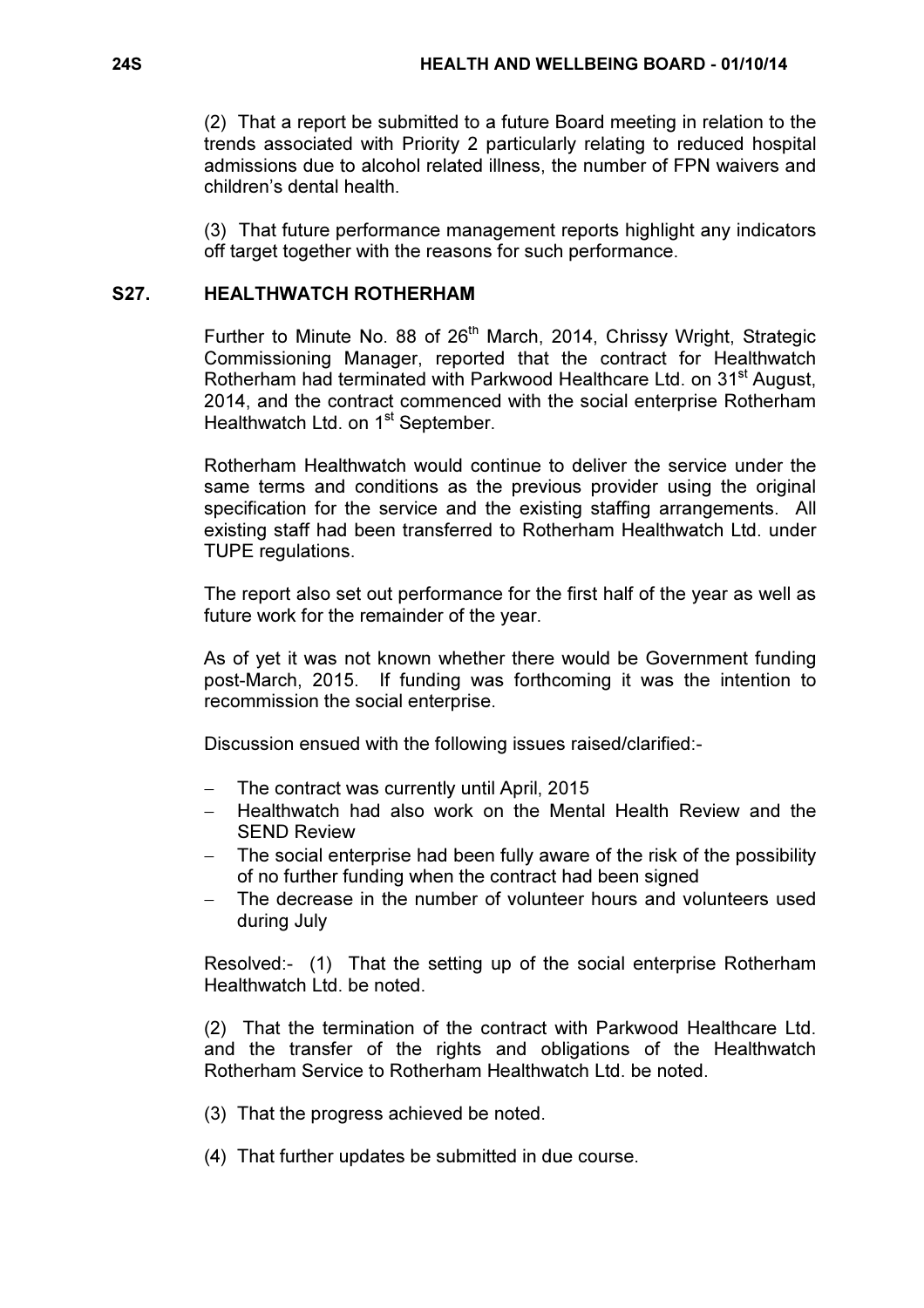(5) That the reduction in the number of volunteer hours and volunteers used be referred to the Chief Executive of Rotherham Healthwatch Ltd. for comment.

(6) That the Board's congratulations be conveyed to those concerned in achieving social enterprise status and wished well for the future.

### S28. VACCINATIONS AND IMMUNISATIONS FOR PREGNANT WOMEN

 Further to Minute No. S11. Dr. Julie Kitlowski, CCG, reported that agreement had now been reached and that midwives would be trained to give vaccinations but not until next year.

David Hicks, TRFT, stated that there were issues around training, resources and the timing of when vaccinations were due, however, it was the Trust's intention to implement the programme next year.

An action plan would be drawn up. It was imperative that any barriers to implementation were raised so agencies could work together and agree a way forward.

Fiona Jordan, Screening Officer, NHS, reported that a lot of work was carried out with GP practices and the hospital emphasising the need to increase the uptake of the Pertussis. There was a need to ensure that all pregnant women were offered the vaccination by their GP or midwife and that the statistics were captured of those who refused the offer. Weekly emails were sent to practices to reiterate the message.

Resolved:- That an update be submitted to the next Board meeting.

# S29. DIABETIC RETINOPATHY SCREENING

 Jacky Mason, NHS England, reported that the NHS Diabetic Eye Screening Programme had been introduced to reduce the risk of vision loss in people with Diabetes. Everyone with Diabetes who was 12 years of age or over should have their eyes screened once per year to check for signs of Diabetic Retinopathy.

The joint Barnsley and Rotherham Programme was commissioned in 2007 and provided by Barnsley Hospital Foundation Trust. In line with the national trend, the diabetic population in Barnsley and Rotherham was increasing year on year. It currently had 27.707 registered patients 25,906 of which were eligible for screening. Those not eligible were managed in line with the national programme guidance and reviewed and validated every 3 months to ensure they still met the exclusion/suspension criteria.

The programme was currently commissioned on behalf of Public Health England via NHS England South Yorkshire and Bassetlaw Area Team to the national service specification for Diabetic Eye Screening.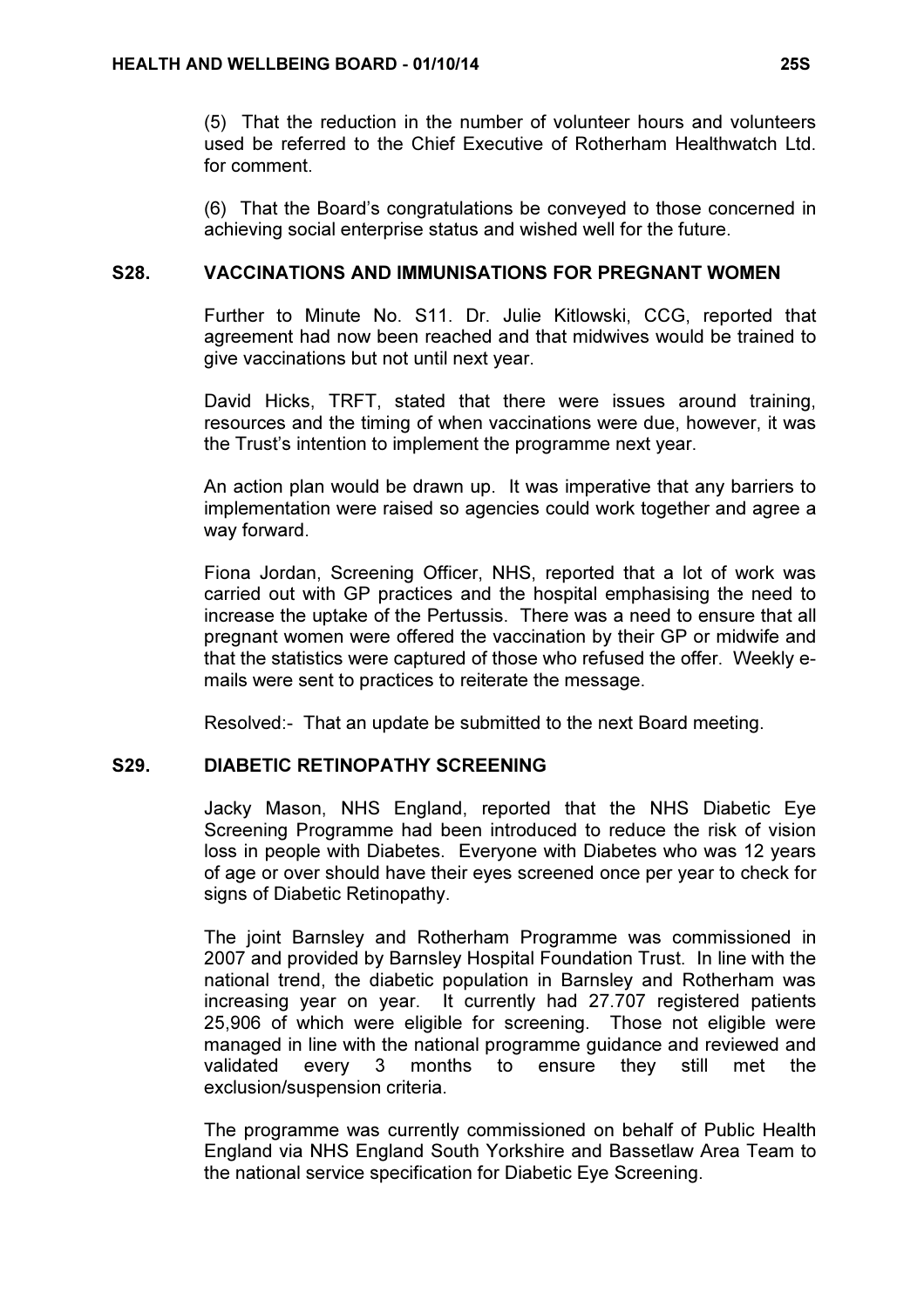Programme performance was reported nationally on a quarterly basis and also into the quarterly Programme Board. Any performance issues were escalated to the SYB Screening and Immunisation Advisory Group NHS England Public Health Commissioning Local Delivery Group and South Yorkshire Commissioners Group.

The programme in Rotherham was currently underperforming in some areas. These were being monitored by an action plan with a monthly update submitted to the SYB Screening and Immunisation Team.

The combined programme update was currently above the Public Health Outcomes Framework standard of 70% but below the stretch achievable target of 80%. Each individual programme showed a similar picture. In attempting to address, patients who had DNA had been surveyed and some of the findings acted upon including offering clinics at evenings and weekends.

All cancer and non-cancer screening programmes were subject to an external quality assurance review. The Barnsley and Rotherham review was planned for October, 2014 and would be the first programme in SYB to be quality assured in this manner.

Resolved:- That the report be noted.

## S30. SPECIAL EDUCATIONAL NEEDS AND DISABILITY **TRANSFORMATION**

Further to Minute No. 107 of  $4<sup>th</sup>$  June, 2014, Donald Rae, Special Education Needs and Disability Strategic Lead, presented an update on the implementation of the Reforms to support children and young people with special educational needs and a disability.

The 'In It Together' event held on  $4<sup>th</sup>$  July, 2014, had attracted over 500 parents and young people who were able to gather information from education, health and care providers and attend workshops to discuss how best to introduce a more personalised approach/how the new assessment model was developing. It is expected that it will become an annual event not lease to ascertain the views of children, young people and parents about Rotherham's SEND Local Offer website.

The 2 key tasks required to be in place by  $1<sup>st</sup>$  September had been met i.e.:-

− Rotherham's SEND Local Offer Website (www.rotherhamsendlocaloffer.org). The site aimed to provide as much information as possible within the site and not a link to other sites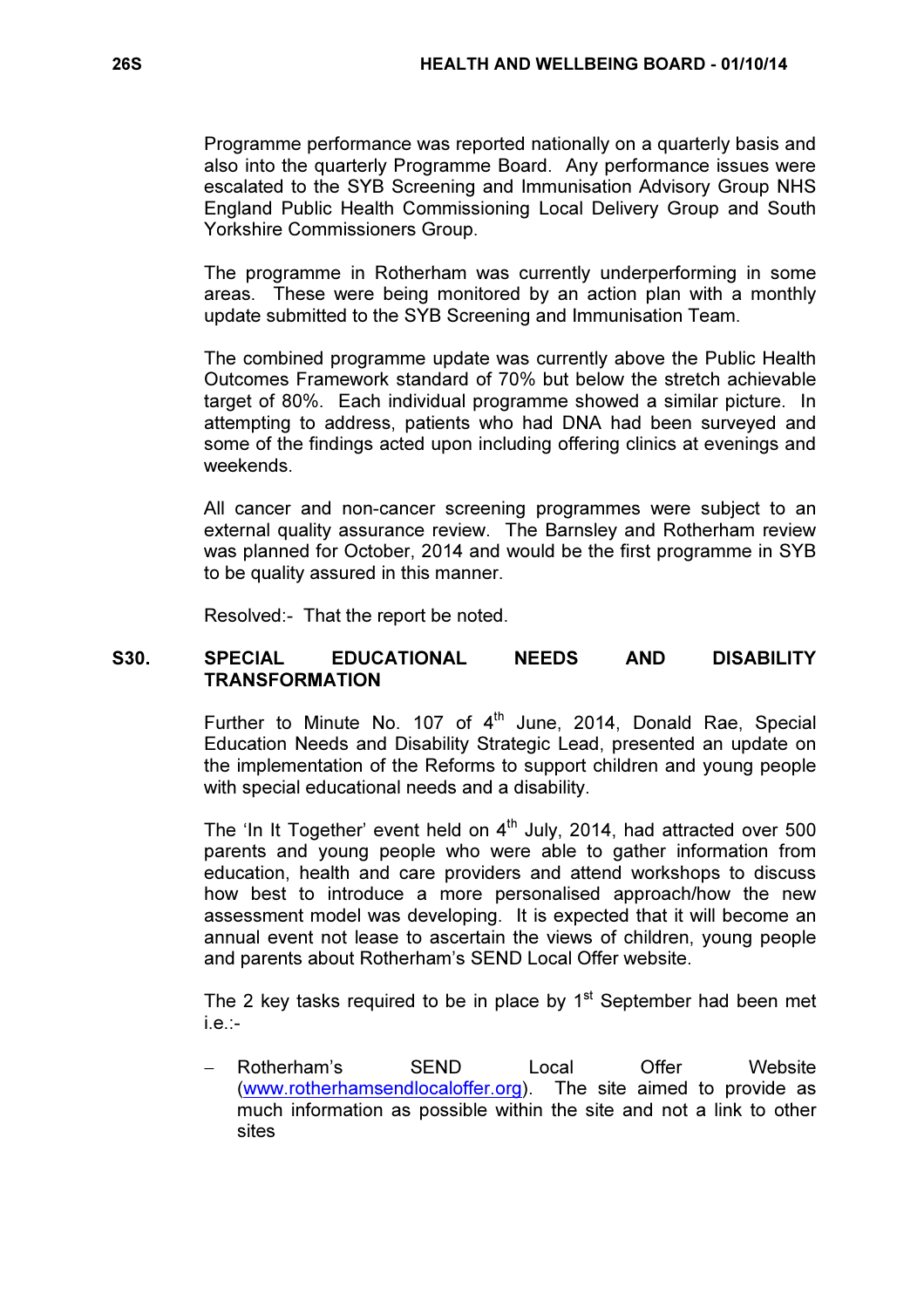− New assessment system for those with special educational needs and disability bringing together separate systems for early years, schools and colleges. SEN Statements and Learning Difficulty Assessments had been replaced by Education Health and Care Plans and a timetable had been published showing how the Statements would transfer to the new EHC Plan

The report also set out a range of actions that had been agreed by the Special Educational Needs and Disability Transformation Commissioning Group. Whist some of the actions would be delivered quickly others were more long term reflecting that the transformation of services would take up to 3 years.

Discussion ensued on the report with the following issues raised/clarified:-

- The new working practice was much more focussed on what was best for the parent and the young person particularly those aged 16-25 years.
- A further major change was how the plans the plans were reviewed, how schools were involved, care professionals working in a different way and how the plan was progressing particularly as a young child became a young person
- The new model had to have the parent and young person at the heart and deliver what they wanted
- There had been implications for the training and supporting of staff
- The new care plans included input from all professionals that represented the needs of the individual
- The CCG was fully engaged with the new way of working
- There was an issue that health data tended to be 4-5 years out of date but work was taking place on how to gather information through the health system much earlier so that babies with complex needs and the implications thereof were known throughout the system
- The Joint Strategic Needs Assessment had a particular section containing all the SEND details and was monitored as part of the regular scheduled updates
- Rotherham's SEND Local Offer website was continually updated with any links to organisations of interest some of which were suggestions from parents. There was a danger of putting too many onto the website but if it came from a recommendation it was included
- The website had been built on the same platform as Connect to Support
- The new system allowed a much more open assessment with regard to how resources would be allocated and how much was available

Resolved:- (1) That the progress made be noted.

(2) That an update be submitted in 12 months.